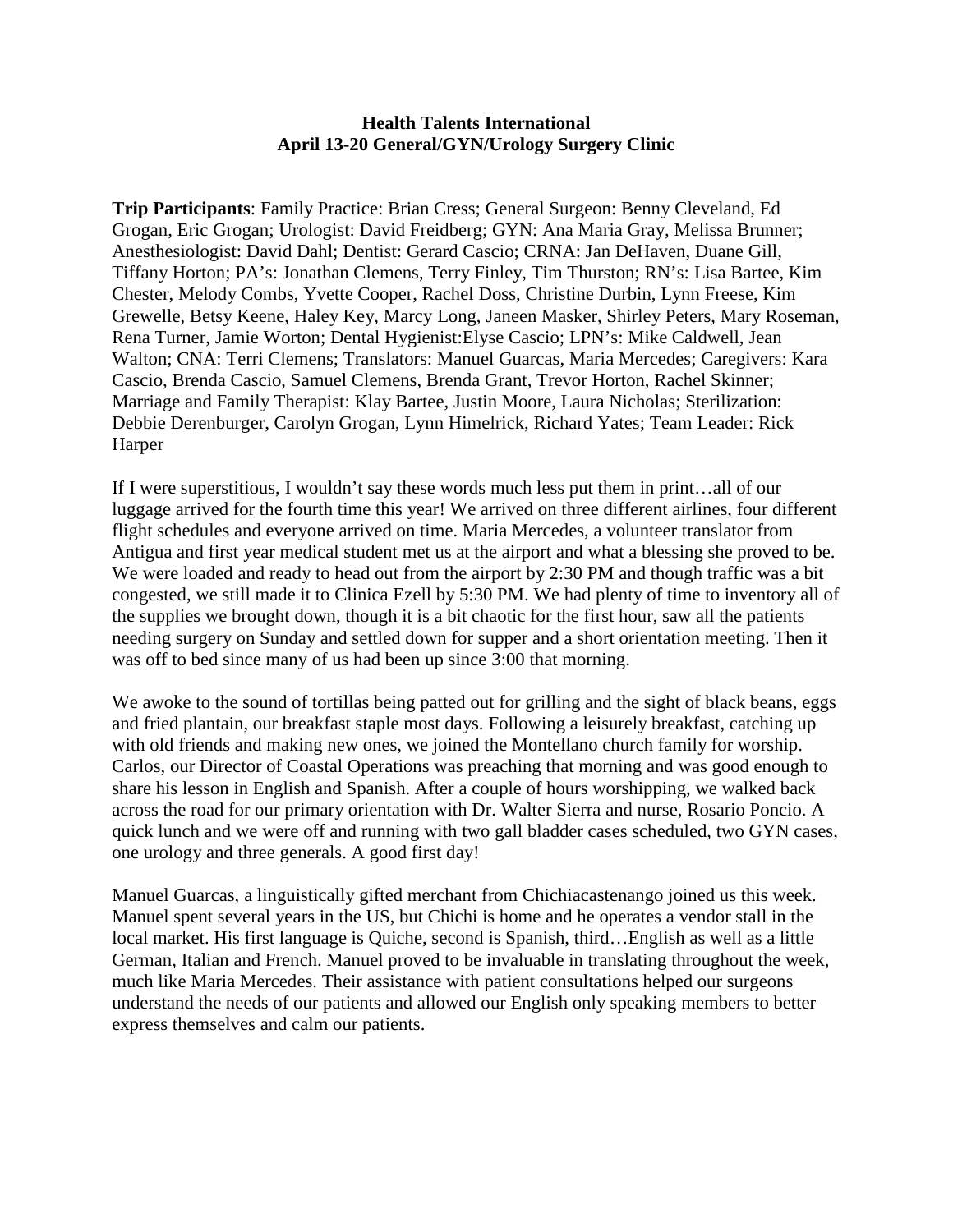Our marriage and family therapist had a couple of private counseling sessions on Sunday afternoon and prepared for the grief-counseling seminar on Monday. The seminar would prove to be a slam dunk and one couple who had received marital counseling a few years ago, returned to let Klay Bartee know that they were still together in large part due to the counseling they had received from him with the help of translators.

We had a full schedule on tap for Monday and it would prove to be a bit ambitious as we ended up moving a few patients to the next day when it became clear we could not complete surgery at a decent hour. Everyone comes down to work and they are willing to work hard and work late. However, late nights place a strain on our recovery room crew, our patients and eventually everyone on the team. Even with moving a few patients to Tuesday, we still finished around 8:000 in one room and had we not moved those few, it would have been much, much later. We completed four gall bladder cases on Monday, four GYN cases and eight general cases. No one had trouble sleeping Monday night and Rick kept the devotional brief.

Dr. Brian Cress, a pediatrician from Minnesota was on this team and while he has worked with us in the highlands, this was his first time on the coast. He and Spanish speaking PA, Terry Finley took turns going out on mobile clinics with Drs. David, Nehemias or Walter throughout the week. Most days, one-two others on our team traveled with them and saw first-hand what medical evangelism is all about!

Rick posted some OR deadlines on Tuesday morning. If a GYN patient was not in the OR by 4:00 PM, they'd be moved to the next day, gall bladders by 4:30 and general cases by 5:00. Those timelines were well received and brightened the day for many. Two OR's were complete around 6:00 PM and one closer to 7:00 and we still provided surgical care to seventeen patients. Supper time was a bit more relaxing with more time for fellowship that evening. Rick provided another devotional and wove part of the Health Talents story into his thoughts. The team had enough energy to go across the walkway to the recovery area and sing to our patients that evening. We provided an encore performance on Wednesday. Praising God in song will always lift hearts, both for the singers and those listening.

Wednesday morning found our Marriage and Family Therapy crew in Chichi for a second round of counseling and a grief counseling seminar while our surgical team was preparing for the eighteen cases on our schedule. By the end of the day, we had completed four more gall bladder cases, three GYN and eleven general cases. All surgery was done by 6:30 with two rooms empty by 6:00. We were able to start our devotional a bit earlier and allow time for Rick to cover the schedule for the remainder of the week. Rick, along with Tiffany and Trevor Horton were leaving on Thursday. Tiffany had a commitment to honor with her daughter and Rick was traveling to Indianapolis for a Health Talents board meeting.

Eight general cases were scheduled for Thursday and our GYN crew completed four colposocopies and we ended the week with seventy-two cases. Everything went smooth with surgeries ending around noon and two different groups on the way, or returning from Lake Atitlan. Then we had an unwanted surprise!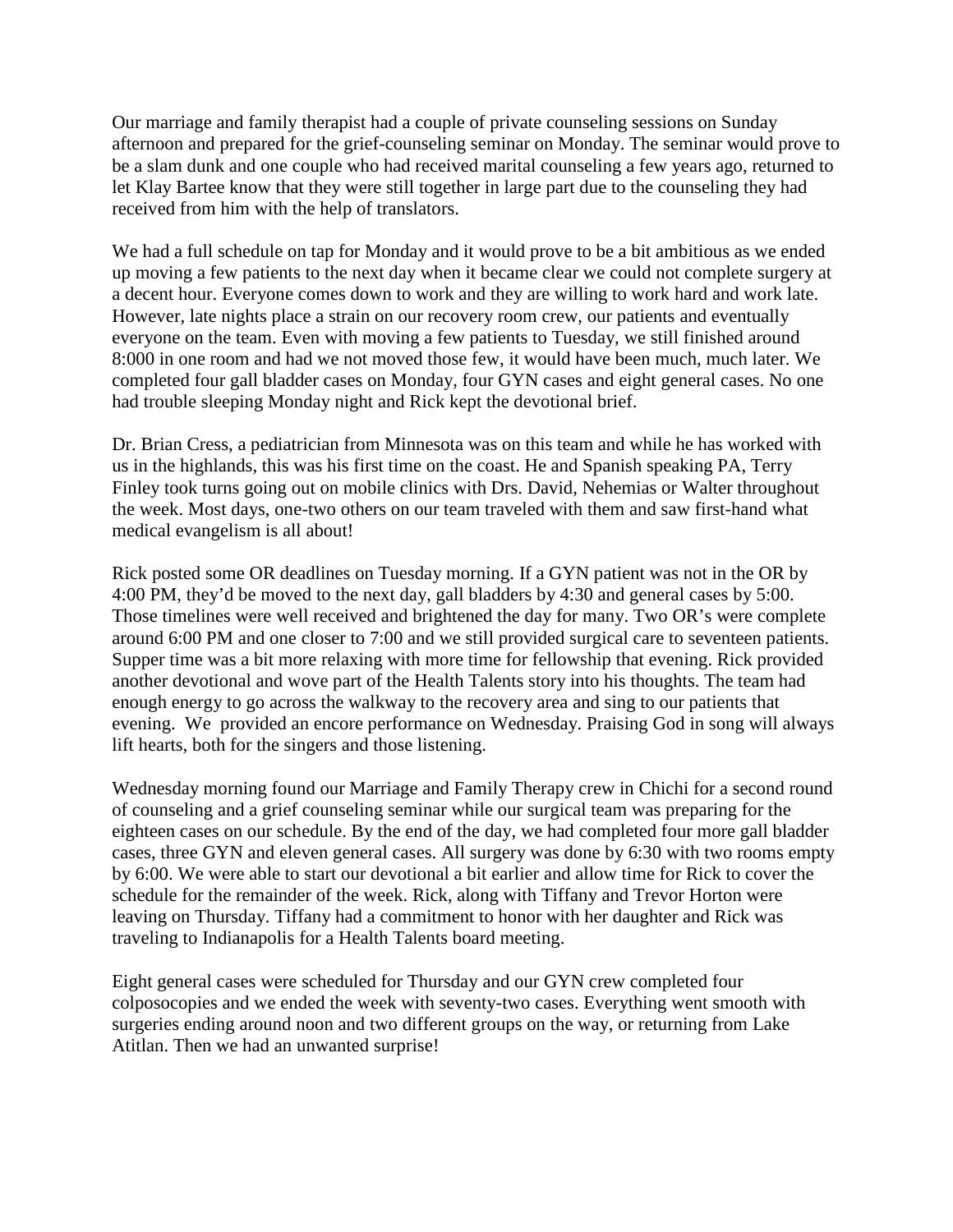Laura Chapeton, a diverticulitis surgical patient from Tuesday experienced a spike in her blood pressure and apparent stroke mid-afternoon and was transported to the national hospital in Mazatetenango. As you might imagine, prayers were be lifted in unceasing fashion. Gratefully, Laura was released from the hospital on Monday after her sodium and potassium levels returned to normal along with her blood pressure. She expressed her gratitude for the loving care she received and all those who prayed for her.

Dr. Walter Sierra reported this afternoon that all patients returned for the post-operative exams and had excellent evaluations. God be praised!

*RN Marcy Long is pictured below with one of our special patients. He had surgery on Sunday and went home on Monday, then returned the next three days to pray with the other patients. Wow!!!!*

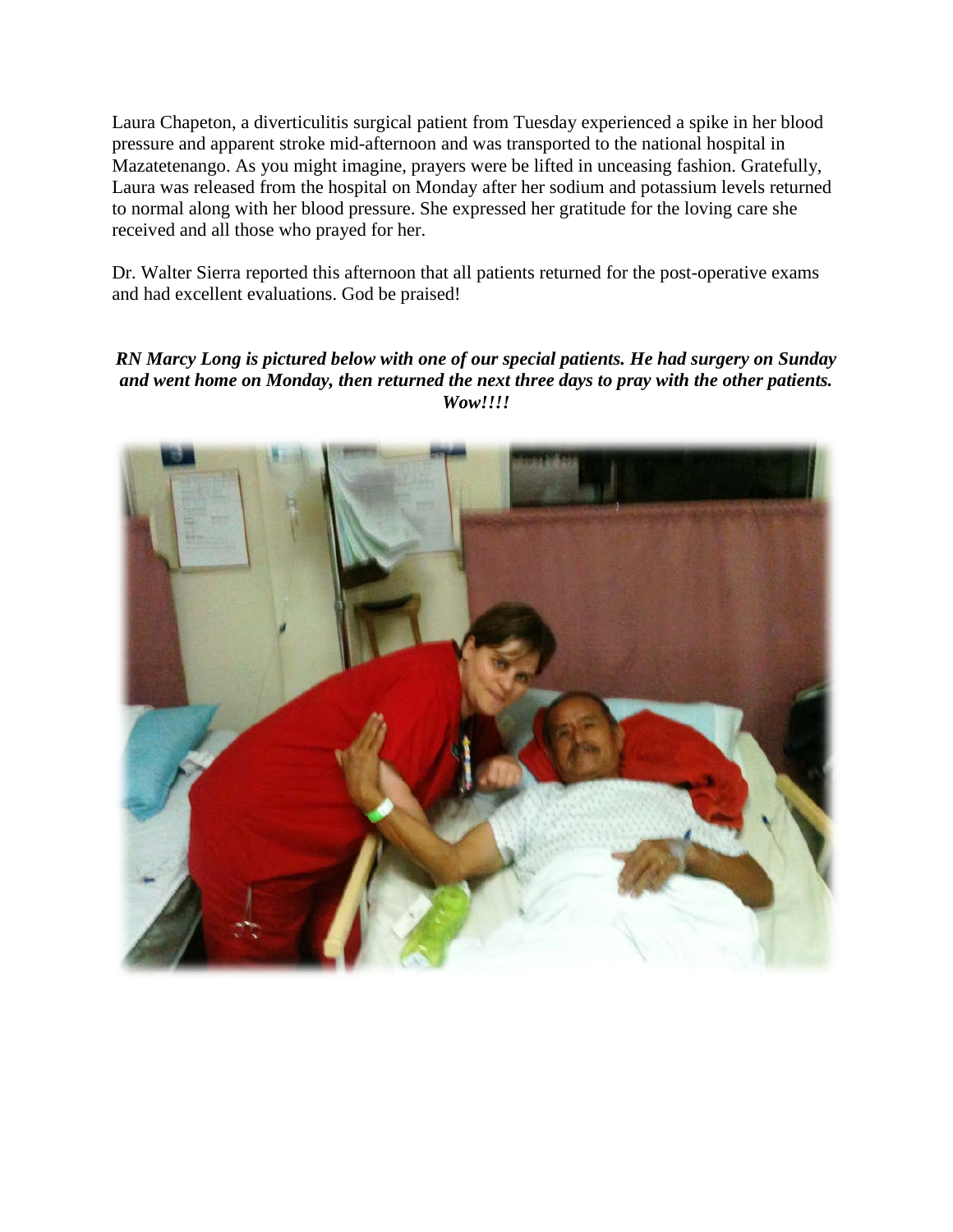*Jeronimo, a former Mayan priest, now a young Christian apparently trying to suppress a smile in this photo with Klay Bartee. Jeronimo recently lost his wife and Klay was able to provide some grief counseling and renew a friendship that began last year.*